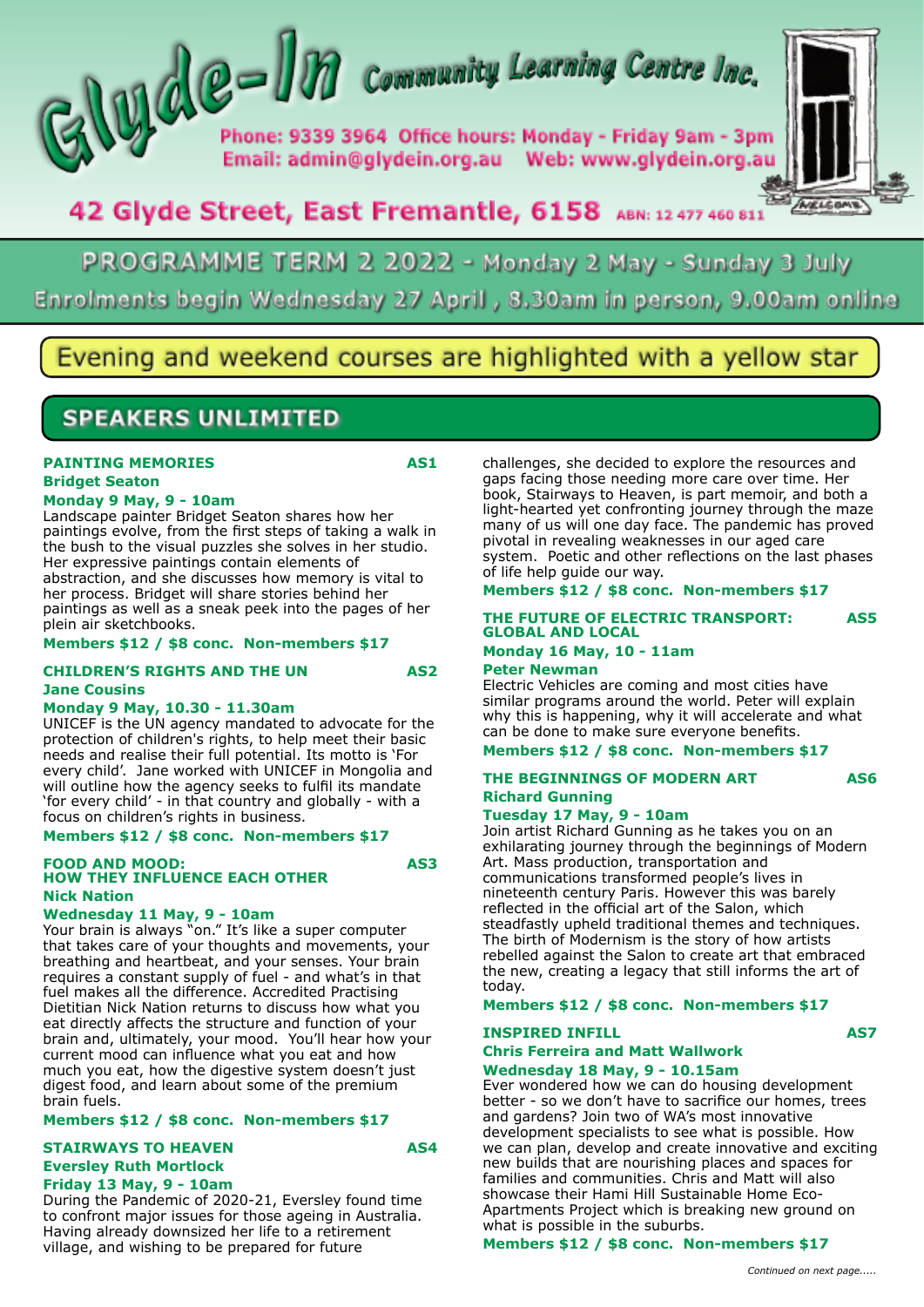#### **MARINE PLANTS OF THE PERTH REGION AS8 John Huisman**

#### **Friday May 20, 2 - 3pm**

Mostly hidden beneath the waves, our marine plants include an impressive range of colours, shapes and textures. In addition to their important ecological role, marine plants have incredible potential for human use, either directly as food or in a range of industrial and agricultural processes, including as a stock feed supplement to reduce greenhouse gas emissions. John, curator of the Western Australian Herbarium and a seaweed taxonomist explains.

#### **Members \$12 / \$8 conc. Non-members \$17**

#### **RESEARCH OF MY PATERNAL ABORIGINAL AND CHINESE HERITAGE AS9 Stephen Loo**

#### **Monday 23 May, 10 - 11am**

While the migration of Asian peoples to the Kimberley region is well known, little is heard of their migration to other parts of the state, especially in Albany and the local farming area. However, it has been noted that Chinese people cohabitated in the Great Southern, South-west and Goldfields region during the 1800's. Stephen has spent 20 years doing research of his paternal family history, discovering among other things that his greatgrandfather Ah Loo arrived in Albany by ship from Shanghai around the 1870s. Come and hear Stephen's story, and how his family history found its way to the Chinese museum in Melbourne's Chinatown. Stephen will discuss various resources he used which you may find useful in your own family history research.

#### **Members \$12 / \$8 conc. Non-members \$17**



*Steven Marcuson author of The Bunting Quest*

#### **EXPLORING HALF A CONTINENT AS10 Richard Offen**

## **Tuesday 24 May, 9 - 10am**

Following Captain James Stirling's over-exaggerated ideas of the potential productivity of the coastal plain around Perth, the first pioneers soon discovered that the extent of fertile agricultural land around the Swan and Canning rivers was miniscule. It was therefore a matter of considerable urgency for some serious exploration in order to find productive land which could be used to feed the Swan River Colony. Richard will discuss some of the nineteenth century explorers who intrepidly roamed the arid interior of Western Australia, mapping and recording its unique features as they went.

#### **Members \$12 / \$8 conc. Non-members \$17**

## **THE BUNTING QUEST AS11**

# **Steven Marcuson**

#### **Monday 30 May, 10 - 11am**

Come and hear about the unusual and rare map that inspired the historical fiction 'The Bunting Quest'. Steven, the author, and owner of Trowbridge Gallery which specialises in rare maps and antiques, will take us on a journey over seven years from the germ of an idea to seeing the book in bookshops around the country. He will also introduce us to some of the rare maps of the period, putting Heinrich Bunting's world map into context.

#### **Members \$12 / \$8 conc. Non-members \$17**



#### **DOS & DONTS OF PRESCRIBED & AS12 OVER-THE-COUNTER DRUGS David Thorne**

#### **Tuesday 31 May, 9 - 10am**

From Aspirin to Zantac, what you really should know (and quite possibly don't) about some of the commonly prescribed and over-the-counter everyday drugs.

**Members \$12 / \$8 conc. Non-members \$17**

#### **'TOWN TALK': Town of East Fremantle's Strategic Resource Plan, 2019 – 2034 AS13 Peter Kocian, Executive Manager Corporate Services and Sam Dolzadelli, Finance Manager Town of East Fremantle**

#### **Wednesday 8 June, 9 - 10am**

Join Peter and Sam for an overview of the Town of East Fremantle's long term financial planning framework – as outlined in their Strategic Resource Plan, 2019 – 2034.

**No charge but bookings essential.**

# **FATHER OF THE LOST BOYS AS14**

## **Yuot A. Alaak**

**Monday 13 June, 10 - 11am**

Yuot Alaak, author of Father of the Lost Boys, tells his father's story of rescuing 20,000 boys and taking them on a four year journey from Sudan to the safety of a Kenyan Refugee Camp.

**Members \$12 / \$8 conc. Non-members \$17**

#### **AN AUSTRALIAN HEAD OF STATE AS15 Mal Christison**

#### **Tuesday 14 June, 9 - 10.15am**

Australians seem unconcerned about our Head of State while Queen Elizabeth II reigns, however any future royal head/s of state are likely to be less popular. The Australian Republican Movement is expected to press for a referendum, which is likely to offer the same Head of State choices as the 1999 referendum - royalty or a republican president. Are there other options that Australians should consider to achieve an Australian Head of State, without resorting to a Republican model? Mal shares his thinking on this topic and invites further discussion.

**Members \$12 / \$8 conc. Non-members \$17**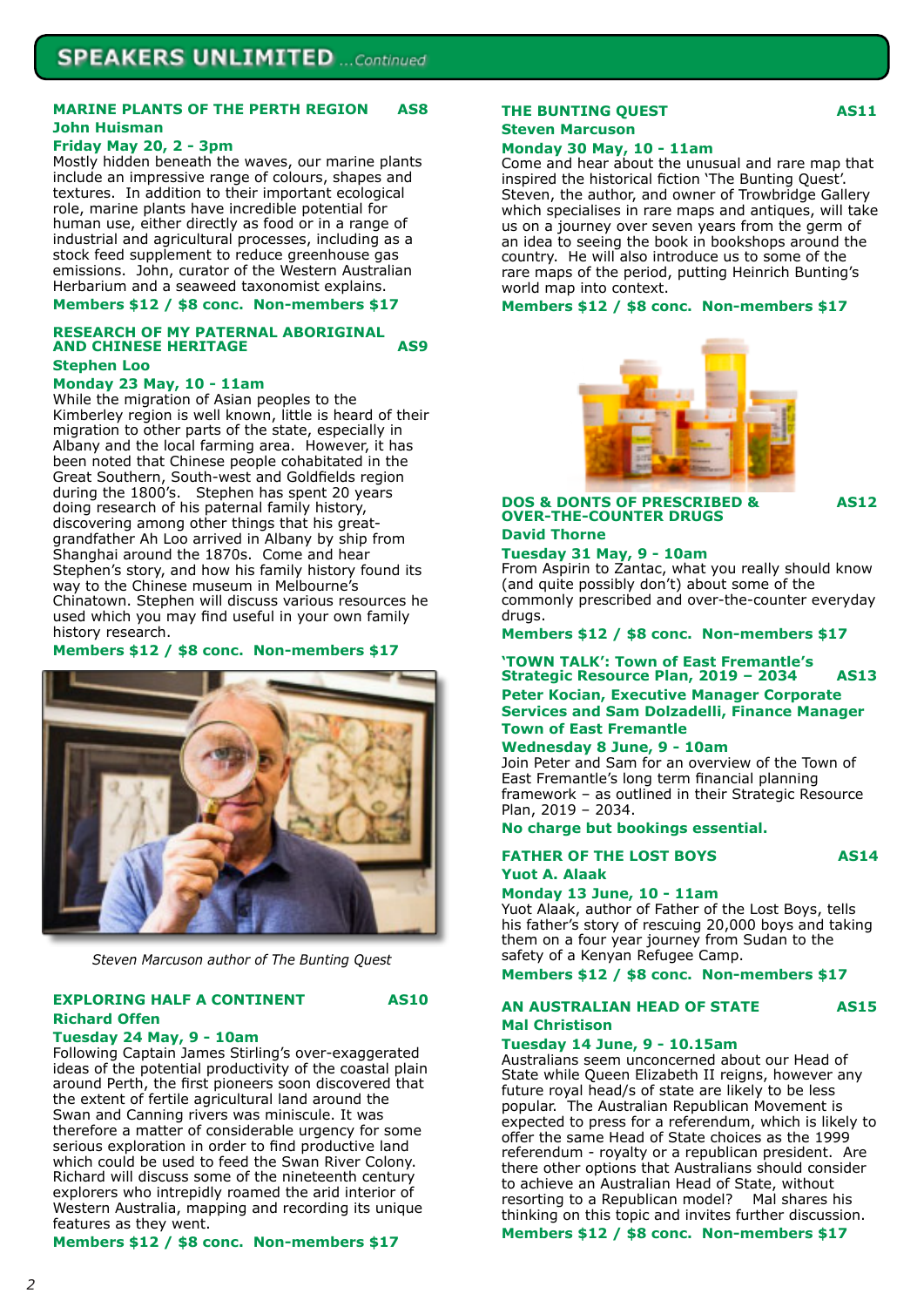# **SPEAKERS UNLIMITED** ... Continued

#### **LIFE IN AFRICA - THEN AND NOW AS16 Wednesday 15 June, 9 - 10am**

#### **Jane Bwye**

Author, business mentor and intermittent freelance journalist, Jane Bwye lived in Kenya for 55 years. She will talk about the country from the days of the bushmen, through colonial times and independence, to the present day.

#### **Members \$12 / \$8 conc. Non-members \$17**

#### **BUILD A BETTER BRAIN AS17 Greg Diamond**

#### **Monday 20 June, 10 – 11.15am**

Join us as we discuss the latest research on how anyone can maximise brain function, stave off dementia, improve memory and re-wire for new skills in just one hour a day. Greg is a physiotherapist with a special interest in what contributes to our mental as well as bodily well-being.

#### **Members \$12 / \$8 conc. Non-members \$17**

#### **THE MOSAICS OF SPELLO AS18 AND PIAZZA ARMERINA Fausto Butta**

#### **Friday 1 July, 2 – 3pm**

In 2005 a fortuitous discovery brought to light over 400 square metres of polychrome mosaics of a Roman villa outside the wall of Spello, a little town in Umbria, central Italy. While mosaics of this villa suggest it belonged to a wealthy man, most likely a wine producer, mosaics at a Roman villa in Piazza Armerina, Sicily reveal a different social and political status of its owner. Evidence suggests that this luxurious Sicilian villa (known as Villa del Casale) was, for a short period of time, the residence of co-emperor Maximian, after he retired in 305. Dr Fausto Buttà, an Honorary Research Fellow at UWA, will explain how these two case studies confirm both the social function of Roman art and their craftsmen's status within Roman society.

#### **Members \$12 / \$8 conc. Non-members \$17**



*Villa Del Casale, Sicily*

TOWN of **EAST FREMANTLE** 

**We acknowledge with thanks, the continuing support of the Town of East Fremantle**

# **NOT-SO-TRIVIAL PURSUITS**

### **UKULELE: Ongoing Level 1 BN1 Shirley Guy**

#### **9 Wednesdays: 4 May - 29 June, 1 - 2.30pm**

If you understand the basics needed to start playing this may be the class for you. Come and learn more to get your ukulele journey going. Bring your own ukulele (and stand if possible). This is not a class for complete beginners.

**Members \$108 / \$86 conc.**

#### **UKULELE: Glyde Sing & Strum BN2 Shirley Guy**

**8 Mondays: 2 May-27 June(excl 6 June), 2-3.30pm** In this class you will continue learning new chords and new songs, but we will not be picking out melodies. **Members \$96 / \$77 conc.**

#### **UKULELE: Glyde Sing, Strum & Pick BN3 Shirley Guy**

**8 Mondays: 2 May-27 June(excl 6 June), 12-1.30pm** This class continues on from previous classes and we will expand our knowledge of all areas of ukulele playing. **Members \$96 / \$77 conc.**

#### **JUNG BN4**

#### **Ruperto Nunez**

#### **8 Wednesdays: 11 May - 29 June, 1 - 3pm**

Jung was one of the twentieth century's greatest psychoanalysts, looking at the mind as more than just a personal, limited, finite repository of thoughts, perceptions and desires. Join Ruperto in uncovering the philosopher, revealing his hidden metaphysical treasures. You'll review what the role of the mind may be, what the meaning of our lives could be, and ultimately, what God's place in our stories may be.

**Members \$128 / \$102 conc.**

#### **ETHICS: SEEKING THE GOOD LIFE BN5 Meera Finnigan**

## **8 Thursdays: 12 May - 30 June, 1.30 – 3.30pm**

In this course we will examine our obligations to each other, other sentient life, and the environment, involving such concepts as the nature of morality, happiness, justice, and social contracts. You will have the opportunity to discuss notions of right and wrong in this changing world; one of our greatest and most enduring challenges as a species. When we come together in a philosophical environment to share ideas, engage in deeper thinking, and embrace alternative perspectives we can enjoy increased understanding and possibilities. We warmly welcome you to join us so together we can create a vibrant experience examining these vital matters for ourselves and our world.

**Members \$128 / \$102 conc.**

#### **SINGING, SOUND HEALING AND MEDITATION Sian Brown**

#### **2 separate sessions:**

|  | <b>Sunday 29 May, 2 - 4pm</b> | <b>BN6</b> |
|--|-------------------------------|------------|
|  |                               |            |

**or Sunday 26 June, 2 - 4pm BN7** Part singing lesson, part meditation, part vocal jam these sessions are fun and deeply relaxing. Learn to use your voice to relax and refresh yourself. Enjoy crystal singing bowls, gongs and the incredible healing power of your voice. Sian Brown, operatically trained singer, songwriter and sound healer is passionate about the wisdom and musicality in us all. Come as you are and please bring a bottle of water. Enrol separately in one or both sessions.

**Members \$16 / \$13 conc. Non-memb \$21**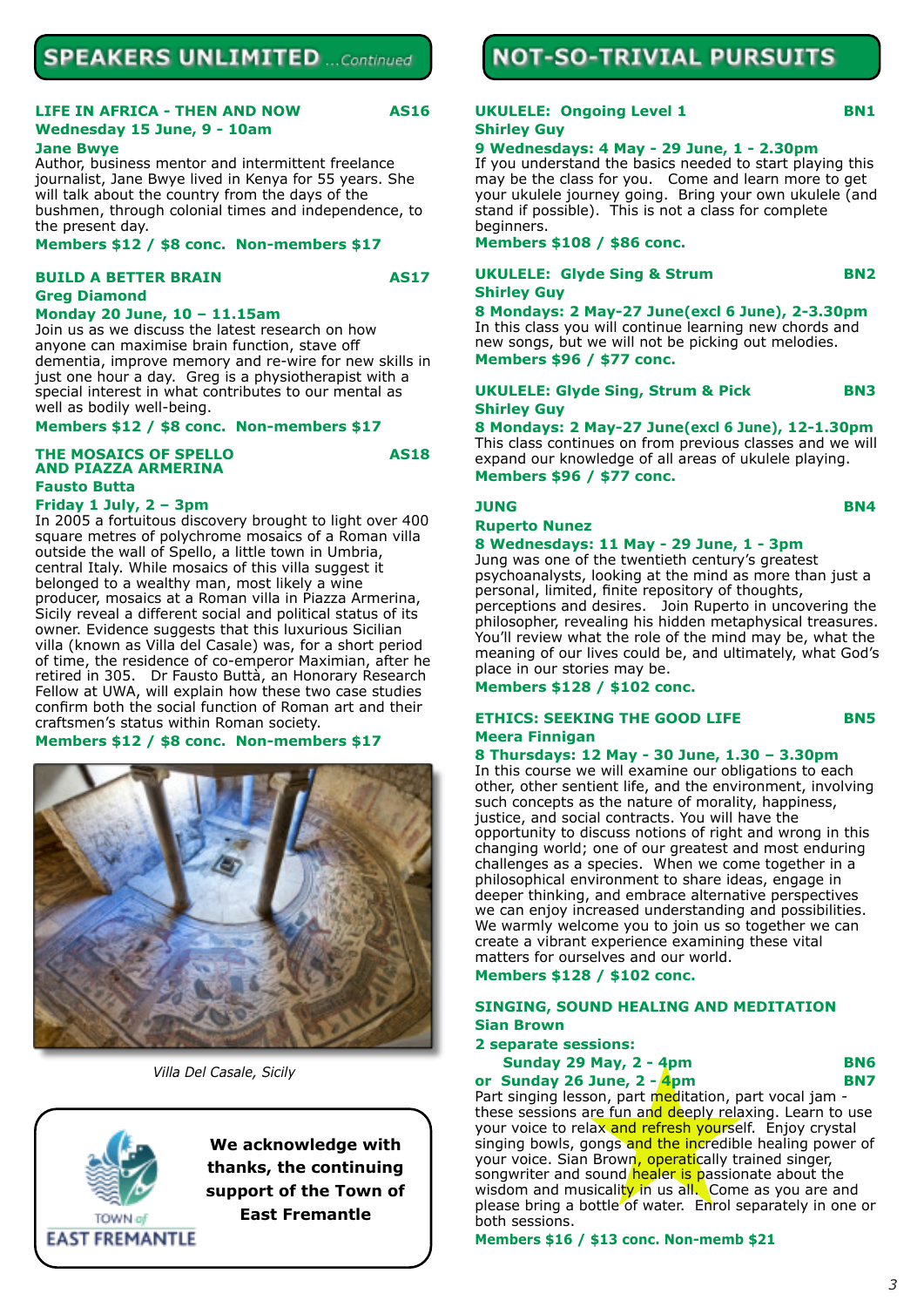# **OUT 'N ABOUT**

*Our bus trips are brought to you by volunteer organisers, drivers and hosts. Buses depart on time from the East Freo Football club (EFFC) car park, cnr Moss and Marmion Streets. Return times are approximate. If you can't make it on the day please let us know beforehand on 9339 3964, or on the day use the contact number of your Glyde-In host*

## **KAYAK MORNING PADDLE CO1 Viveca Rains**

# **Friday 6 May, 8am - 1.30pm**

**Bus and kayak trip.** After arrival our tour begins on the Riverton Canoe Launch where we paddle to Kent St Weir. The paddle is about 30 - 40 minutes each way depending on how leisurely you paddle, with a one-hour coffee stop at the Canning River Cafe. The paddle is very safe with no waves or boat wash apart from an occasional tinnie, no jet skis, just a bush paddle with plenty of water birds and jumping fish! The kayaks are very stable and easy to paddle even for a complete novice. They come with dry bags for phone car keys etc, and life jackets. Your bottom and feet will get wet so dress accordingly: shorts, rash top, hat/cap, thongs or water shoes, sunscreen and sunglasses. Please note the disclaimer: Kayaking has a degree of risk involved so you accept full responsibility for your own safety and any damage or injury that may result from this activity. Bus departs EFFC 8.15am

**Book by 29 April Members \$70 / 64 conc. Non-members \$75**



## **WAAPA TOUR CO2 Glenda Burns**

#### **Thursday May 12, 7.15am - 2.30pm Bus trip.** Join us on an excursion to WAAPA

(Western Australian Acadamy of Performing Arts) at Edith Cowan University, Mt Lawley. We will be able to look behind the scenes of the lead up to an actual production "Mack and Mabel" which will be staged in June at His Majesty's Theatre. We will see set design, costuming, lighting and sound and look behind the scenes in the theatres. After viewing performances from either Aboriginal Theatre or Dance, we will have the opportunity to talk to students and ask questions of them and others. After lunch, WAAPA students will entertain us with a concert. A Devonshire morning tea is included in the

price and we are also booked into the Student Café for a light lunch at a very reasonable cost (not included in price). Bus departs EFFC 7.30am **Book by 5 May**

**Members \$78 / \$71 conc. Non-members \$83**

## **ARALUEN CO3 Jono Farmer**

#### **Thursday 19 May, 7.45am - 4pm**

**Bus trip.** Our tour begins with a visit to Avocados cafe in Kelmscott for coffee then on to Araluen Botanic Park. In the cool of autumn Araluen puts on a new and colourful coat of red, orange, yellow, and gold. May is the time to look out for Canadian maples, Chinese pistachio, persimmons, Diospyros kaki, Crepe myrtles, Lagerstroemia, various ornamental plums, cherries, pears and many cultivars of Japanese maple. After two hours walking around Araluen, we return to Avocados Cafe for a light lunch in their beautiful garden overlooking a stream (not included in price). Bus departs EFFC 8am **Book by 12 May**

**Members \$37 / \$34 conc. Non-members \$42**



## **WA BALLET OPEN FRIDAY CO4 Jan Machin**

**Friday 27 May, 8.30am - 2.30pm**

**Bus trip.** Join us on a trip to the West Australian Ballet Centre in Maylands and be inspired by how dancers from the company prepare their mind and body for the full day of rehearsals ahead. Working through exercises from the barre through to more complicated routines, daily class is how the dancers start their day. Accompanied by beautiful live piano, witness the sheer dedication that goes into acquiring the purity of classical ballet technique. Open Friday @ WA Ballet runs for approximately 1 hour and 30 minutes. We will then adjourn to the Inglewood Hotel for lunch (not included in the price). Bus departs EFFC 8.45am **Book by 13 May**

**Members \$41 / 37 conc. Non-members \$46**

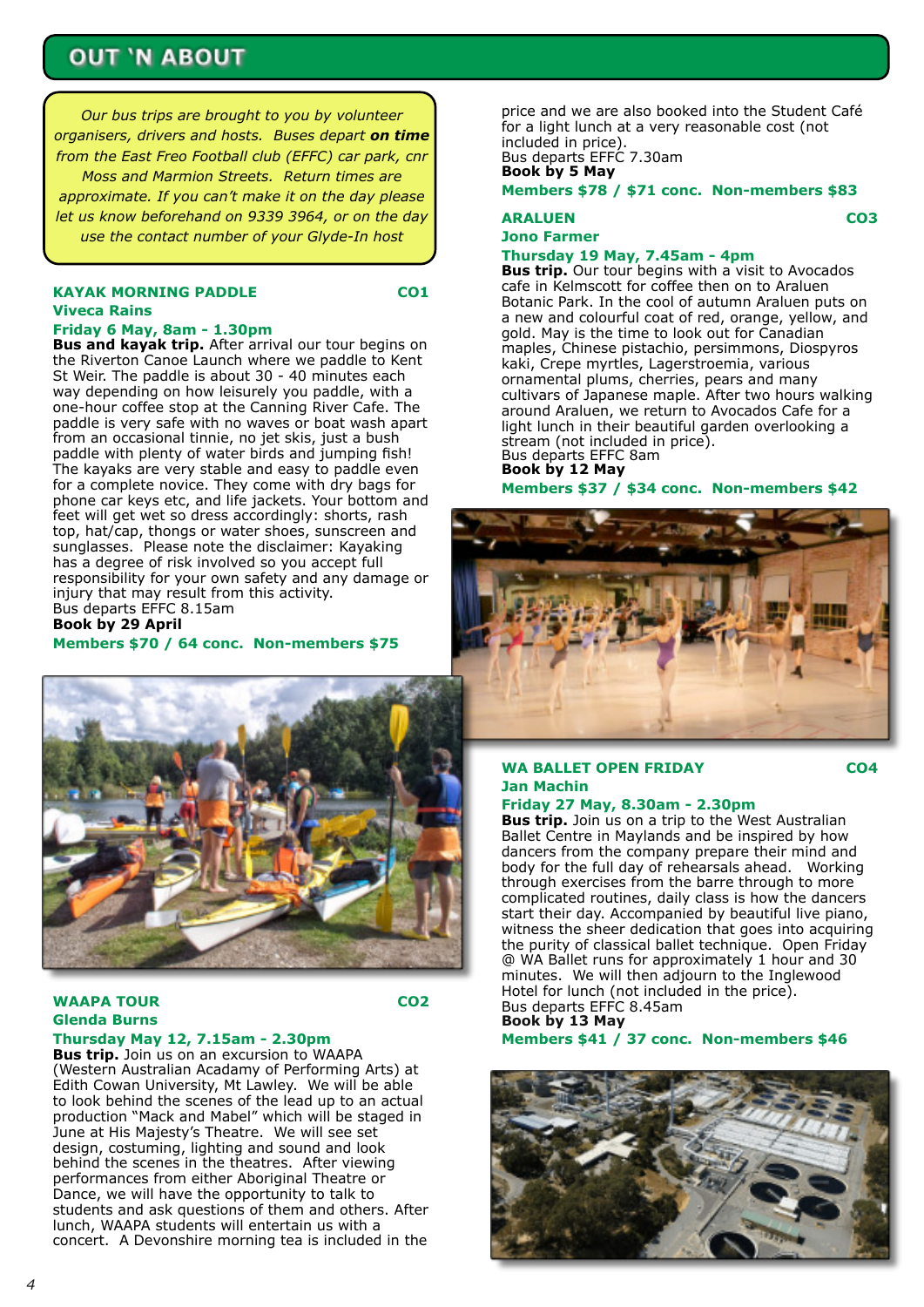#### **GROUND WATER REPLENISHMENT TOUR CO5 Bev Woods**

#### **Wednesday 1 June, 8.15am – 3.30pm**

**Bus trip.** Our fully guided tour will take you on an exciting water cycle journey through interpretive walkways, multimedia experiences and on-site viewing stations. Learn about wastewater treatment and water recycling processes and how groundwater replenishment can play a role in sustaining Perth's water supplies. Please be aware the visitor centre is a working site so all visitors must adhere to the clothing requirements as a condition of entry. Please wear fully enclosed shoes, wide brimmed hat, long sleeved shirt, long pants, sunscreen and sunglasses (highly recommended). After the tour we will drive down the coast to Clancy's Pub in City Beach for lunch (not included in the price). Bus departs EFFC 8.30am

**Book by 18 May**

**Members \$26 / \$24 conc. Non-members \$31**



#### **STATE LIBRARY TOUR CO6 Jono Farmer**

## **Wednesday 8 June, 9.45 - 11.30am**

**Meet there.** The State Library is a highly valued cultural institution, enriching the lives of Western Australians by treasuring their stories, building, preserving, and sharing physical and digital collections for education and recreation, and reflecting the State's rich heritage, diversity and history. We will experience a 'behind the scenes' tour. Lunch following the tour will be at own expense nearby.

Meet at welcome desk on ground floor of State Library, Perth Cultural Centre at 9.45am. **Book by 25 May**

#### **Members \$10 / \$10 conc. Non-members \$10 (includes entry donation)**

# **CAMPBELL BARRACKS TOUR CO7**

#### **Wednesday 15 June, 9.45am - 1pm**

**Barry Ross**

**Bus trip.** Campbell Barracks is the home of the famed Special Air Service (SAS) Regiment which dates from 25 July, 1957 and has its genesis in the British Army during the Western Desert campaign of WW2. We will arrive at the barracks in Swanbourne for a visitors brief at 10.30 which will take approximately 30 minutes. Then we will tour the Historical Collection for about 150 minutes. This

collection is quite a remarkable and very special feature of the SASR history. It is administered by volunteers who, having served in the SAS, have an intimate knowledge of the equipment, weapons, vehicles, boats and communications equipment. A group photo will also be taken by a Barracks photographer. Personal photography is not permitted and visitors are prohibited from carrying mobile phones, audio/visual recording devices, backpacks and large bags (you'll need to leave these items in the bus). Photo ID and vaccination certificates will also be required and ensure you bring a mask as they are currently mandatory. Bus departs EFFC 10am

**Book by 8 June**

**Members \$33 / \$30 conc. Non-members \$38**

#### **BODHINYANA MONASTERY CO8**

#### **Thursday 30 June, 7.45am - approx. 2.30pm Viveca Rains**

**Bus trip to Serpentine.** A Buddhist monk's life is simple and virtuous; he seeks inner peace and the light of wisdom. His day revolves around meditation, study and a single meal. Join our privileged visit to the Bodhinyana Monastery where 20 monks live in 242 acres of tranquillity. Partake of a blessing, a simple meal and a talk. Please dress appropriately and be prepared to remove shoes before going indoors. We will provide a simple meal to share. You may wish to make an offering - if so personal items are appreciated, these may include toothpaste, toothbrush, soap or hand towel. Bus departs EFFC 8am **Book by 16 June**

**Members \$50 / \$45 conc. Non-members \$55**



#### **Teach - Who me?**

If you have a special interest, topic, hobby or art form that you think would interest others, we're keen to hear from you.

Our tutors are not all necessarily highly specialised or qualified. They simply enjoy their subjects, are pretty good at it and wish to share what they know. Some are former teachers, some are keen hobbyists, others retired professionals. And some are trying out new-found skills.

Please talk to Jacqui Reeves, 9339 3964 about your thoughts. And if you like the idea but are hesitant about your teaching skills, come and speak with us about that too; we're keen to help.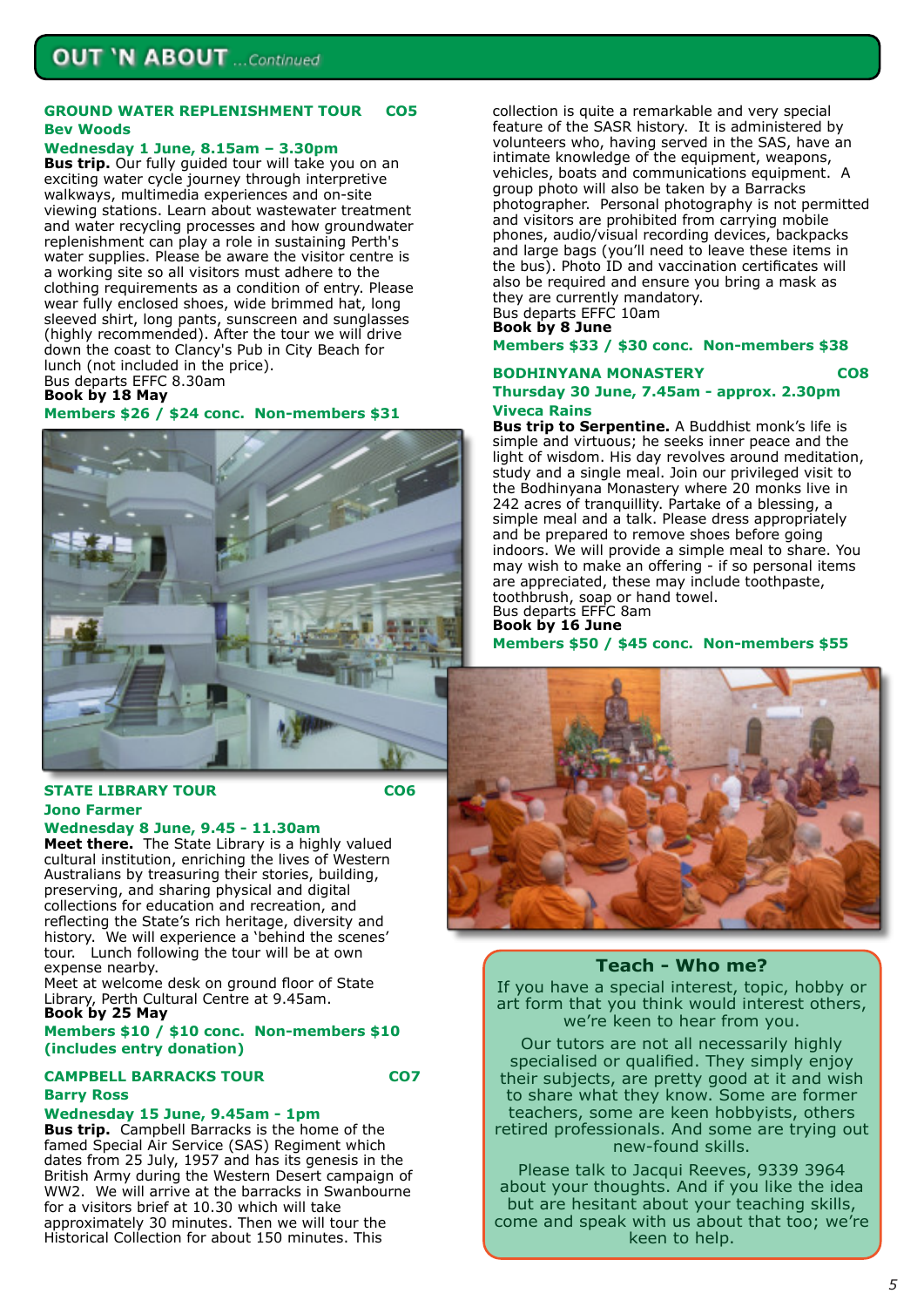# **CULTURE CLUB**

*Meet others and enjoy wonderful entertainment. This term, please collect your ticket/s from the Glyde-In office when notified and meet at the theatre before curtain up. There is no late entry for performances*

#### **FIREBRINGER – MELVILLE THEATRE EC1 Nik MacDougall** *Please note that proof of vaccination is a requirement at all venues*

## **Sunday 15 May, 2 - 4pm (approx.)**

**Meet there.** A musical comedy, directed by Craig Griffen. Musical Director Mathew Leak.

Let us take you back to the dawn of civilisation, where a tribe of cave-people survives the many trials of prehistoric life under the wise leadership of Jemilla, The Peacemaker. Jemilla has taught her people to express themselves, rather than bashing each other's heads with rocks and eating each other's babies. But one member of the tribe never seems to fit in: Zazzalil. She's always trying to *invent things to make life* easier...for herself. While out hatching her latest scheme, Zazzalil stumbles upon the most important discovery in history - one that will pit her tribe against woolly mammoths, sabre-toothed tigers, and change the world forever. She'll travel from omega to alpha, and become… *the Firebringer!*

Venue: Melville Theatre (393A Canning Hwy, Palmyra entrance on Stock Rd). Meet by 1.45pm to be seated; the performance begins at 2pm. Please allow enough time to find parking and to present proof of vaccination at the venue.

Bookings open on 21 March; **please book by Friday 8 April.**

#### **Members \$30 Non-members: \$35**



## **WASO MORNING SYMPHONY EC2 Nik MacDougall**

**Thursday 2 June, 11am – 12pm**

**Meet there.** Ascher Fisch conducts Brahms and Beethoven. Brahms' stirring Variations on a Theme by Haydn effortlessly and joyfully blends together the clarity and purity of Haydn's Classical style with his own richly-textured orchestral sound. Short it may be, but Beethoven packs an astonishing amount of invention, technique and sheer imagination into his "Haydnesque" Symphony No. 8, which endlessly delights and surprises. Ticket price includes complimentary coffee / tea prior to the concert and the Wesfarmers Arts Pre-Concert Talk from 9.40am in the Auditorium. Collect your tickets from the Glyde-In office when advised. Please note that these are unallocated choir stalls tickets, so be sure to arrive at the Concert Hall in good time to find parking, present proof of vaccination and to be seated in time for the 11am start. **Book by 11 May**

#### **Members \$35 Non-members \$40**

#### *IN SIGHT OF THE SEA* **– HARBOUR THEATRE EC3 Sunday 12 June, 2 - 4pm (approx.) Nik MacDougall**

**Meet there.** A comedy/drama by Lis Hoffmann and Phil Jeng Kane. Freewheeling DJ Adam's life was a car crash. Literally. Now he's back from hospital with a brand new attitude. His only obstacles are a severe lack of money, his best mate who needs to unpack his attitude to love, his ex-girlfriend who's hell bent on cracking the code that  $\overline{\mathbf{s}}$  Adam ...and then there's Juanita, the wily, obsessive landlady. But nothing is as it seems in sight of the sea, there's always an undertow taking you places you don't expect. This funny and moving play shows us there are times in life where we need to make changes – or change will be forced upon us.

Venue: Camelot Theatre (16 Lochee St, Mosman Park). Meet by 1.45pm to be seated; the performance begins at 2pm. Please allow enough time to find parking and to present proof of vaccination at the venue.

#### **Book by 18 May**

**Members \$25 Non-members \$30**

# **BY HAND**

**FRAMED PRESSED FLOWERS WITH FB1 SLOW STITCHING**

#### **Leisa Antonio 3 Fridays, 13 - 27 May, 9.30am - 12pm**

Select your flowers and engage in a hands-on process of arranging them into the flower press - these will be kept to dry in the press for the next



2 weeks. Then embellish and personalise your picture frame using a range of repurposed materials and paints. Next we'll engage in the relaxing meditative process of slow stitching and creating your frames. We'll bring it all together by uncovering our pressed flowers and incorporating them into the frames. You will delight in the result!

#### **Members \$60 / \$48 conc. + \$55 materials**

#### **MACRAME TABLE RUNNERS FB2 Leisa Antonio**

#### **2 Fridays, 3 & 10 June, 9.30am - 12pm**

Macrame is an old world craft that has made a comeback in recent years. Learn traditional and modern macrame knots and hitches in order to create a table runner. Your materials kit includes 20+ metres of macrame cotton cord, beads to incorporate as you wish, a macrame guide and tools and incidentals to use during the two classes. Leave with a beautifully handcrafted table runner and new-found macrame skills to use in future projects.

#### **Members \$40 / \$32 conc. + \$45 materials**

#### **SKETCHING AND PAINTING NATURE FB3 Jane Lidbetter**

#### **4 Fridays, 3 - 24 June, 1 - 3pm**

Let's take a close look at nature to slow the racing mind and focus on the beauty that surrounds us. You will learn basic drawing skills using tone, texture, form and composition and then we will move to colour using watercolour or Aquarelle pencils. You will work both indoors and outside using the garden for inspiration and Jane will also bring in treasures from nature.

Things to bring: HB, 2B, 4B pencils, eraser and pencil sharpener, A4 pad of smooth cartridge paper. Jane will talk through some other materials in the first class.

**Members \$64 / \$51 conc. + things to bring**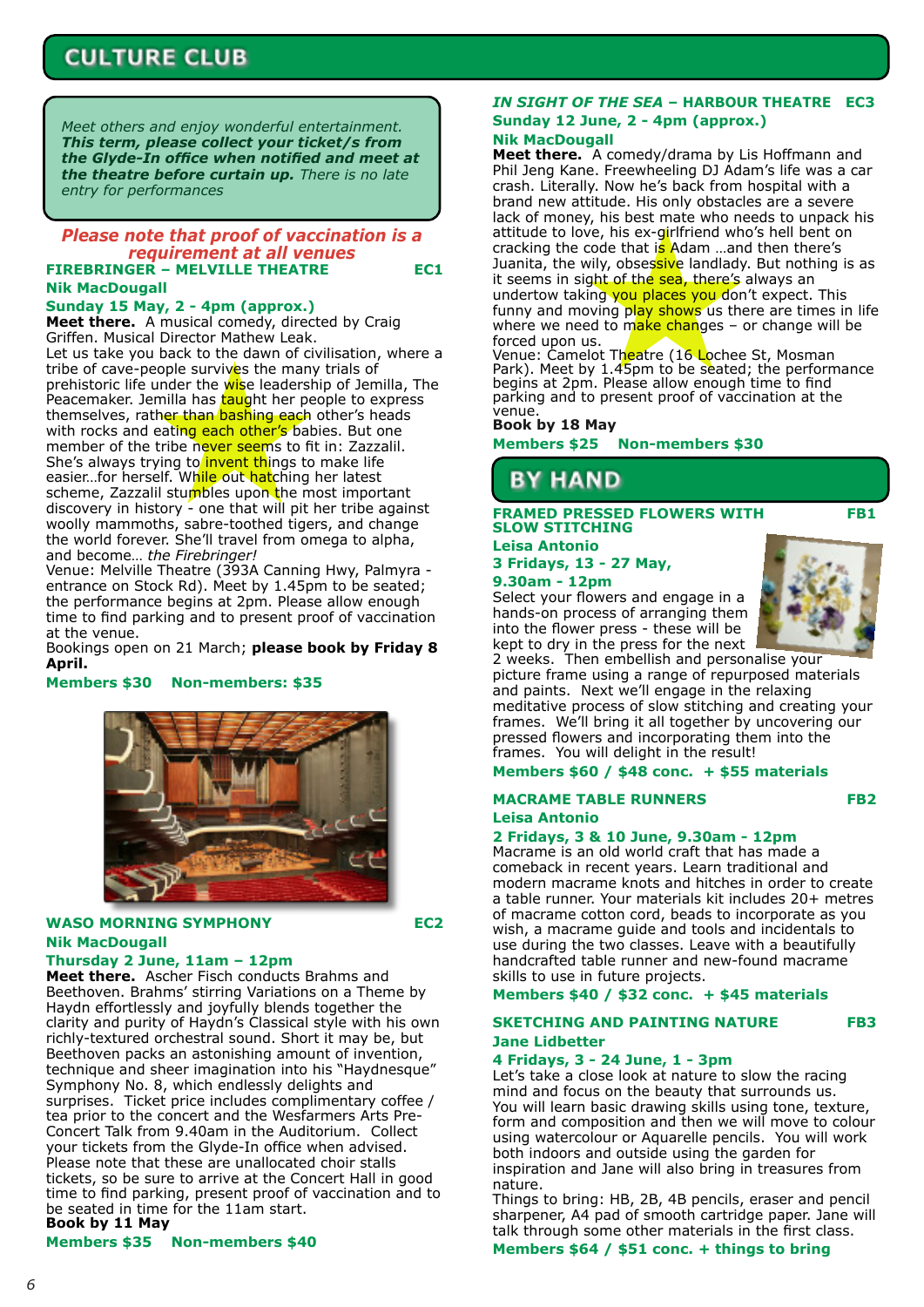# **NGUAGES**



## *SPANISH*

#### **SPANISH, beginners ongoing (Tuesdays) GL1 Ruperto Nunez**

#### **9 Tuesdays, 3 May - 28 June, 2 - 4pm**

For those with the equivalent of one term's learning and who know the basics of greetings, descriptions and family.

#### **Members \$144 / \$115 conc. + \$4 materials**

**SPANISH, beginners ongoing, GL2 year 2 (Mondays) Ruperto Nunez**

## **8 Mondays, 2 May - 27 June (excl 6 June) ,4-6pm** For the ongoing beginner, continue to learn the

basics and build your vocabulary and confidence. **Members \$128/ \$102 conc. + \$4 materials**

#### **SPANISH, Basic A1 GL3 Ruperto Nunez**

#### **9 Tuesdays, 3 May - 28 June, 11.30am - 1.30pm** If you know pronouns, present and simple past

tenses and basic dialogue, this course will help you understand and use everyday expressions and basic phrases, introduce yourself and others, and ask and answer personal questions.

**Members \$144 / \$115 conc. + \$4 materials**

#### **SPANISH on Mondays, Basic A2 GL4 Ruperto Nunez**

#### **8 Mondays, 2 May - 27 June (excl 6 June), 1.30 - 3.30pm**

If you understand present and simple past tenses and basic travel vocabulary, join this class to expand your vocabulary and improve fluency.

#### **Members \$128/ \$102 conc. + \$4 materials**

#### **SPANISH, Intermediate B1 GL5 Ruperto Nunez**

#### **9 Tuesdays, 3 May - 28 June, 9 - 11am**

For those who have a grasp of vocab and grammar. Here you'll learn to understand main points to do with work, school, family & leisure, deal with most travel situations, describe experiences and events, and give brief reasons and explanations.

#### **Members \$144 / \$115 conc. + \$4 materials**



*The Alhambra, Granada, Spain*

## *ITALIAN*

#### **ITALIAN, INTERMEDIATE GL6 Fausto Butta**

**9 Tuesdays, 3 May - 28 June, 1.45 - 3.15pm** For those who can hold and understand an Italian conversation using most of the verb tenses. **Members \$108 / \$86 conc. + \$4 materials**

# **ITALIAN, ONGOING BEGINNERS GL7**

**Fausto Butta**

#### **9 Thursdays 5 May - 30 June 9.30 - 11am** For the ongoing beginner - we'll continue to learn the basics of colourful Italian.

**Members \$108 / \$86 conc. + \$4 materials**

## *FRENCH*

#### **FRENCH INTERMEDIATE GL8 Pierrette Joseph**

**9 Wednesdays, 4 May - 29 June, 1 - 3pm** For those who can hold a basic discussion, build on your French conversation and grammar in this small interactive group.

**Members \$144/ \$115 conc. + \$4 materials**

#### **FRENCH, ONGOING BEGINNERS GL9 Pierette Joseph**

**9 Thursdays, 5 May - 30 June, 11am - 12pm** For those who have just started learning or have learnt the basics of French in the past.

**Members \$72/ \$58 conc. + \$4 materials**

#### **FRENCH, MORE ADVANCED GL10 Pierette Joseph**

**9 Thursdays, 5 May - 30 June, 1 - 3pm** If you have a good grasp of grammar and conversation and want to improve your fluency talk to us about joining this ongoing group.

#### **Members \$144/ \$115 conc. + \$4 materials**

*The Loire Valley France*



**FULL FRENCH & ITALIAN CLASSES with Millie Kursar (Sorry no places available in these classes, ongoing students please re-book)**

| <b>FRENCH, Ongoing</b>                       | <b>GL11</b> |
|----------------------------------------------|-------------|
| 9 Tuesdays, 3 May-28 June, 10.45am - 12.15pm |             |
| Members \$108 / \$86 conc.                   |             |
| <b>FRENCH on Friday</b>                      | <b>GL12</b> |
| 9 Fridays, 6 May - 1 July, 10.45am - 12.15pm |             |
| Members \$108 / \$86 conc.                   |             |
| <b>ITALIAN, Ongoing</b>                      | <b>GL13</b> |
| <b>Millie Kursar</b>                         |             |
| 9 Wednesdays, 4 May-29 June, 10.45am-12.15pm |             |
| Members \$108 / \$86 conc.                   |             |

*7*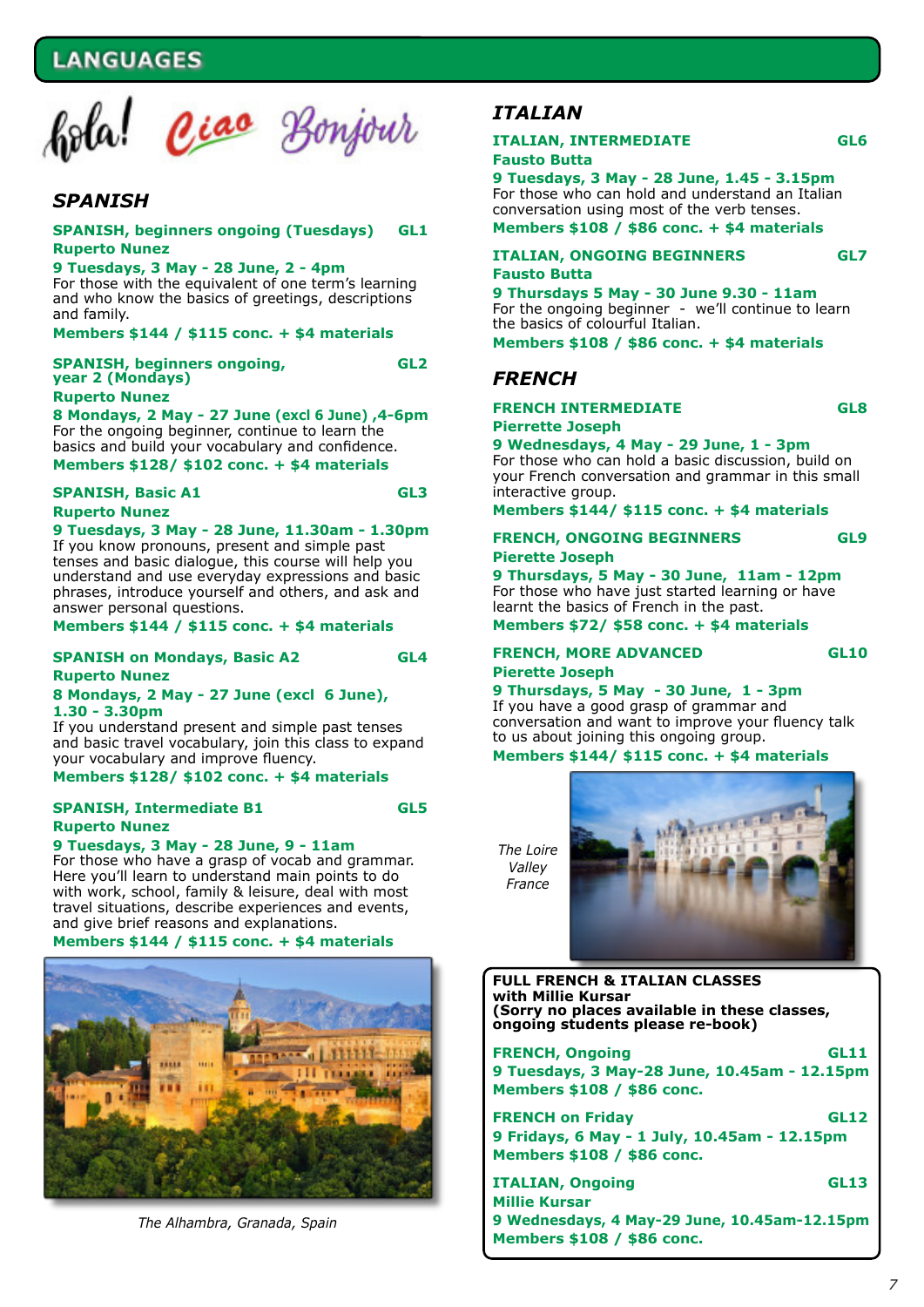# **COMPUTERS & TECHNOLOGY**

*Our classes are small and friendly, our tutors are patient. Courses are based on demand so if you need help on a particular topic let us know. You can also use the one-on-one sessions through the Computer Help Desk for individualised support or advice.*

*To make learning more personal bring along your device (fully charged) and know your login details including passwords.*

#### **MYGOV Fay Gerhard**

**Monday 9 May, 8.45 - 10.45am HC1 OR Monday 20 June 8.45 - 10.45am HC2**

Learn how to set up a myGov account for easy access to your government services. Link your relevant services, access emails from them, your health records and importantly your COVID-19 certificate. If you already have a myGov account bring along your login details.

#### **Members \$16/ \$13 conc. Non-members \$21**

#### **FACEBOOK MARKETPLACE HC3 Fay Gerhard**

## **Monday 9 May, 11.15am - 1.15pm**

Facebook Marketplace can be a good source for treasures or to sell your unwanted goods. Discover how easy it is to market your items, and to buy too. And learn how to be safe and secure.

#### **Members \$16/ \$13 conc. Non-members \$21**

## **iPHONE / iPAD STARTER HC4 Kris Metcher**

## **Tuesday 10 May, 10am - 12pm**

A helpful overview of Apple phones and tablets, both for those who have a device or are pondering a purchase. This introduction will set you up for our other iPhone/ iPad courses. Bring your device if you have one.

#### **Members \$16 / \$13 conc. Non-members \$21**

#### **MASTERING MOBILE PHOTOGRAPHY (iPhone/iPad) HC5 Kris Metcher**

**2 Tuesdays 10 & 17 May, 12.30 - 2.30pm**

Discover how to take eye-catching photos using the camera app that comes with your iPhone/iPad. In week 2 learn how to edit, crop and enhance the photos, add them to albums and save online or on your local device.

#### **Members \$32 / \$26 conc.**

#### MAPS on your PHONE **HC6 Fay Gerhard**

#### **Monday 16 May, 8.45am - 10.45am**

Learn how to get the most out of Google Maps on your phone – from directions to locating a restaurant or petrol station nearby.

#### **Members \$16 / \$13 conc. Non-members \$21**

## **WHATSAPP? HC7**

**Fay Gerhard**

#### **Monday 16 May, 11.15am - 1.15pm**

WhatsApp lets you send messages, pictures, videos and voice over wifi, rather than your mobile network. It works for iPhone talking to Androids too. Come and learn how.

**Members \$16 / \$13 conc. Non-members \$21 WHERE DID I FILE THAT? HC8**

#### **Kris Metcher**

#### **Tuesday 17 May, 10am - 12pm**

Are you forever trying to locate things on your computer? Do you know the difference between a file and a folder? Learn how to save files on your computer so you can find them again, how to create, name and rename folders. This course is designed for WINDOWS computers (not tablets or phones) so bring along your charged laptop.

**Members \$16 / \$13 conc. Non-members \$21**

**PERSONALISE YOUR IPHONE / IPAD HC9 Kris Metcher**

#### **Tuesday 24 May, 10am - 12pm**

Now that you're familiar with your iPhone or iPad, learn to set it up for your personal use. Change the "wallpaper" on your home screen. Activate Siri and learn how to use voice recognition. Edit your App Icons and more.

**Members \$16 / \$13 conc. Non-members \$21**

### **ANDROID PHONE / TABLET STARTER HC10 Kris Metcher**

#### **Tuesday 24 May, 12.30 - 2.30pm**

A helpful overview of Android phones and tablets, both for those who have a device or are pondering a purchase. Bring your device if you have one.

**Members \$16 / \$13 conc. Non-members \$21**

## PHOTOBOOKS HC11

#### **Fay Gerhard**

#### **Monday 13 June, 8.45am - 10.45am**

Learn about the options and templates available to create your photo book. Bring along your laptop or tablet/iPad with some pictures saved on the device to get started.

**Members \$16 / \$13 conc. Non-members \$21**

#### **STORING YOUR DATA HC12 Fay Gerhard**

#### **Monday 13 June, 11.15am - 1.15pm**

Not sure how to safely store your documents/photos/ data? Or not quite sure what the 'cloud' is? Come along and learn about the easiest and safest ways to store your valuable data.

#### **Members \$16 / \$13 conc. Non-members \$21**

# **COMPUTER HELP DESK HC13**

**Fay Gerhard** A one-on-one 30 minute session to deal with a particular issue or for individualised support in making the most of your device. When enrolling please let us know what device you are using and an

idea of what you need help with. **Phone or book in person at the office. Members \$20. Non-members \$25**

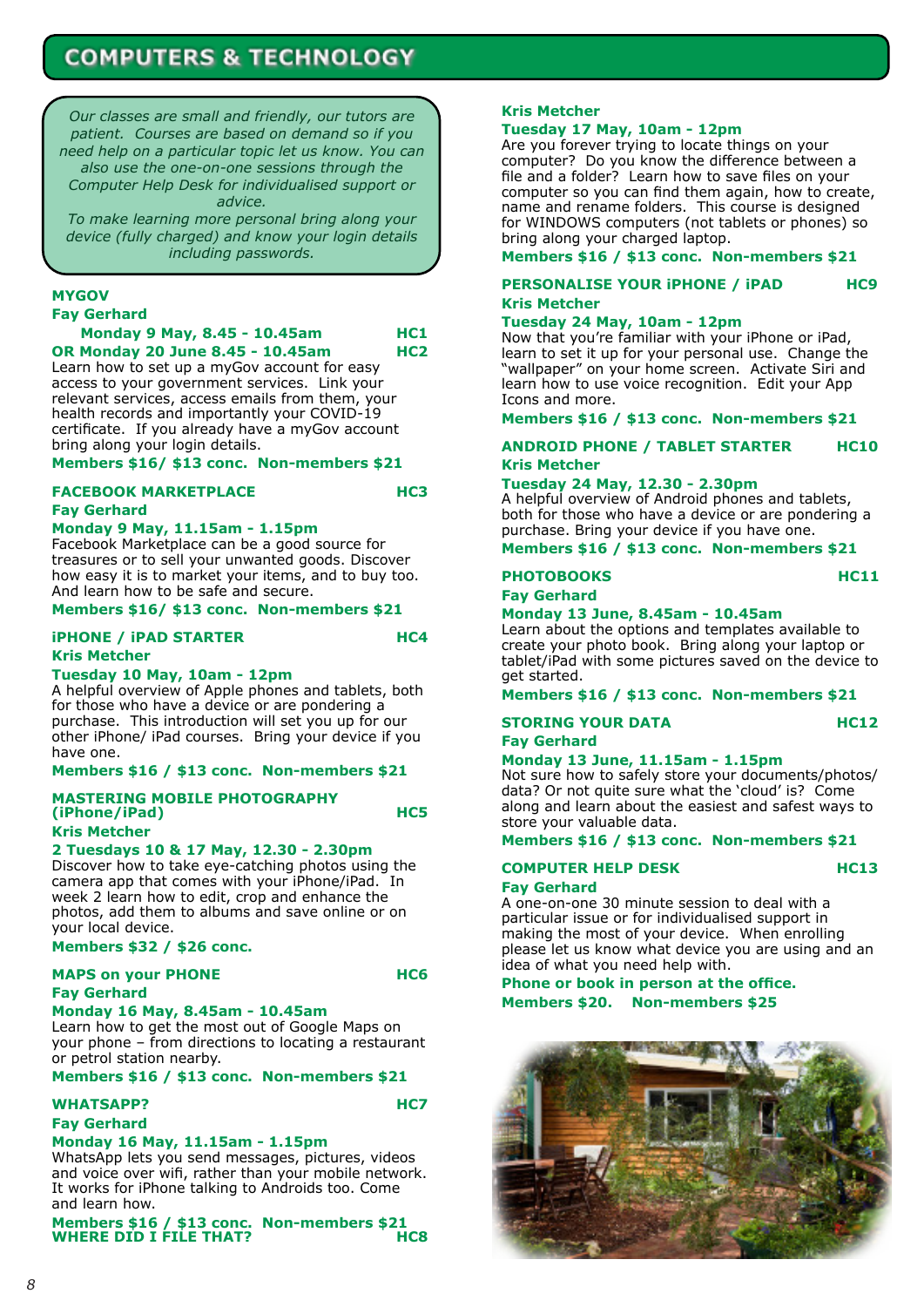# **WHO WE ARE**

Glyde-In Community Learning Centre has been operating since 1981.

We offer courses, talks and activities that we hope will enrich members' enjoyment and knowledge, and foster a healthy community life. We aim to be a source of learning that doesn't cost the earth, that doesn't need prior knowledge or qualifications, and asks only a small commitment of time. Our courses are non-competitive and informal.

Tutors are from all walks of life, and we welcome more. Our staff members work part time, and our volunteers play a significant role in the life of the Centre.

Glyde-In is a not-for-profit organisation managed by a volunteer management committee. Most of our funding is generated through membership and course fees. We are also supported greatly by the Town of East Fremantle, through provision of our building under a peppercorn lease and ongoing operational funding.

## *HOW TO ENROL*

#### **Enrolments begin Wednesday 27 April 8.30am-3pm in person (or online from 9.00am) and continue through the term, spaces permitting.**

If you mail your booking in and require a posted receipt or other information, please include a self-addressed stamped envelope. Otherwise, detailed receipts are emailed.

Any enrolments received early are processed on Enrolment Day along with the others. If your choice of activity is full, you will be placed on a wait list and if a vacancy arises we'll let you know. All courses require a minimum number of enrolments to proceed and you will be notified if a course is cancelled due to insufficient numbers.

Please choose carefully as refunds or credits are not issued if you cancel after enrolment week. However if you find that you can't attend, you're welcome to transfer your booking to another member; just let us know if you do. We appreciate notification if you are not able to attend on the day especially for Out&About and Culture Club activities. Our enrolment form is on the last two pages and has a

complete list of all courses and activities. Simply put a big X against the ones you want. Circle the fees that apply (use a coloured pen or highlighter if you can), complete your name, membership and payment details, and hand it to us.

Your receipt will list everything you're booked into and any for which you're on a wait list, as well as a list of things you might need to bring on the day, e.g. for an art course.

#### **Please note that proof of vaccination is required to attend any Glyde-In events**



# *A Word from the Chair*

Our members eagerly supported our Term 1 programme resulting in a wonderful hum of activity at the centre. Our staff are flat out keeping up with demand. We are lucky to have such a dedicated and capable team. Our Term 2 programme sets a high standard for quality and variety thanks to Jacqui's good work. Be sure to get in early on Enrolment Day, which is Wednesday, 27 April. Online enrolments open at 9am if you prefer not to attend in person.

Autumn is such a lovely time of year. Perfect weather to enjoy our Out&About programme. This programme is close to my heart and the Term 1 take-up was most gratifying. After putting in so much work, it is encouraging to have our members respond with solid bookings. Our Term 2 Out&About Program is finalised, and I want to thank our subcommittee for their excellent work. We have eight outings planned including the ever-popular tours of WAAPA and the WA Ballet. Term 1 outings to the State Library and Bodhinyana Monastery were oversubscribed and therefore warranted another visit. Kayaking on the Canning will be fun, the Water Corp Recycle Plant will be informative as will the Campbell Barracks tour. Our Araluen autumn visit will be lovely.

The Glyde-In garden has survived our long hot summer due to the dedicated work of our volunteer gardening team. A warm welcome to our two new garden volunteers Lyndell and Ellen. And keep an eye out for our afternoon tea party planned for May.

Our Covid Safe subcommittee is doing excellent work. I am impressed with their progress. The vast majority of our members have offered their full cooperation for our proof of vax policy. Recent Covid restrictions have reduced the maximum number of members allowed to attend talks and courses. This restriction may affect your bookings, so please check your mail regularly for updates.

For added safety, we have purchased high-quality air purifiers with HEPA filters. These purifiers are effective with the windows open or closed, and they filter viruses, germs, and dust with 98% efficiency. They do not add anything at all to the air. No electric charge, perfume, deodorant, or antiseptic. Just pure clean air. They are quiet, about the same noise level as an air conditioner and offer low energy consumption.

We hope you enjoy Term 2 and that you remain healthy and safe.

Yours Sincerely

*Mal Christison Chair*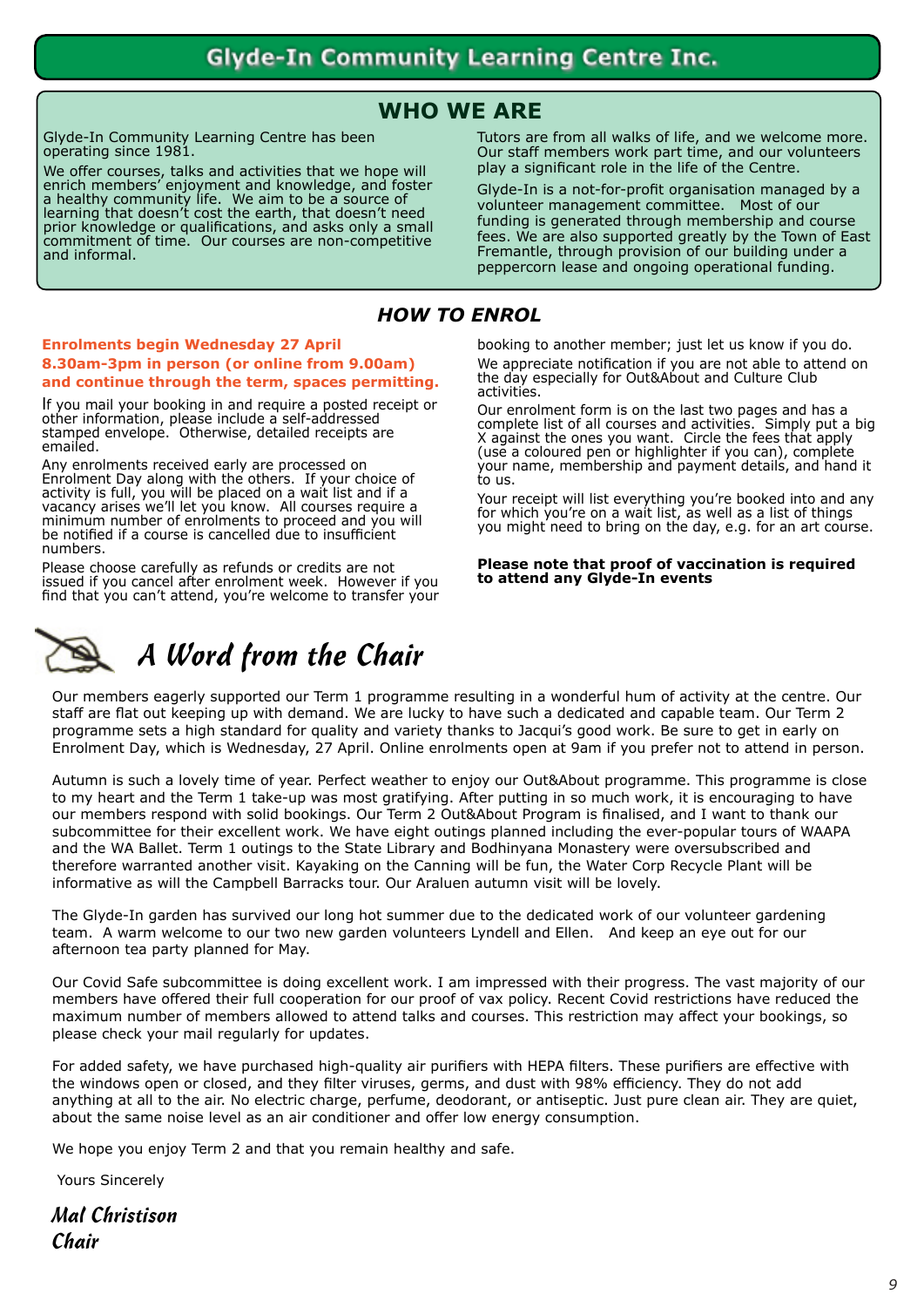# YOU'RE INVITED......Regular Groups

#### **GLYDE-IN GROUPS FOR MEMBERS**

*Phone the group convener for more information. If no phone is listed just come along. Most simply share the cost of room hire (\$20 per hour).*

## **BOOK CLUB**

**2nd Monday / month, 3.45 – 5.45pm** Books not provided, all welcome. Jill Brown, 0433 402 401 or Glyde-In 9339 3964.

#### **COMMUNITY CRAFT Dates & times TBA**

With autumn here, we're looking for volunteers to help out with making small items such as scarves, beanies and blanket squares for local people in need. You supply your own yarn and hooks/needles, we supply a cuppa, a venue and grateful enthusiasm! Contact Nik on 9339 3964.

#### **CYCLING GROUPS**

**Monday and Wednesday mornings**. For the Monday group, phone Gordon 0419 858 960. For Wednesday group, phone Marilyn 0407 082 038.

## **GLYDE-IN SINGERS**

**Tuesdays, 4 – 6pm** With Digby Hill. All welcome to sing a variety of world folk, early music and classical, alt. pop, African etc. **Venue TBA.** \$15/session (cash only). Lyn Hurley 0405 124 618.

#### **MAHJONG – for experienced players**

**Mondays & Fridays, 1 – 3.30pm.** Margaret 9335 5665. **Thursdays, 9.30am – 12pm**. Maureen 0408 532 783.

#### **SCRABBLE**

**Wednesdays, 9.30 – 12pm.** All welcome including beginners. \$5 + \$1 cuppa. Ellen MacKenzie 9339 5207.

**THURSDAY WALKERS**

**Weekly, 8am sharp** from Glyde-In for an hour's walk then coffee.

## **PARKING**

*It's street parking, and there is plenty of space in neighbouring streets.*

*Please never ever ever park across neighbours' driveways, no matter how late you may be for your class.*



#### **PRIVATE GROUPS & WORKSHOPS**

*These are privately-run activities; please phone the conveners for further information.*

## **COMMUNITY QUILTING**

**3rd Monday / month, 9am – 12.30pm** Supporting the WAQA Community Group that donates quilts to charities. If you can, please bring a sewing machine. Lyn Hurley 0405 124 618.

#### **FRIDAY RIDERS**

Departs Left Bank café **Fridays, 8am**. For those able to cruise at 20km/hour. Gordon 0419 858 960.

#### **PROSTATE CANCER SUPPORT FOUNDATION**

**3rd Mon / month, 7.30 – 9pm**. Information and support for men with prostate cancer, their families and partners. Richard 0418 858 003 email: prostate@rfmc.com.au

#### **QUAKERS (Religious Society of Friends)**

**Sundays, 10am – 12pm** All welcome to our mainly silent meetings for worship.

## **SOUND OF SOUL**

**3rd Wednesday/month, 7.30pm.** "The person singing HU tunes in to a higher spiritual awareness", Harold Klemp, *HU The Most Beautiful Prayer*. Gold coin. 0408 957 514.



## **MEMBERSHIP**

*12 months \$35 / \$30 concession or \$20 East Fremantle resident. Single term \$15.*

*Concession is for holders of a Pension or Health Care Card (not seniors HCC) or DVA Gold Card.*

*You don't have to be an East Fremantle resident - everybody is welcome.*

## **ROOM HIRE**

**Our comfortable rooms are available for hire, depending on availability which is often limited to evenings and weekends. Room costs: \$20/hour for groups initiated and run by Glyde-In members, \$23 for non-profit groups not affiliated with us, and \$30 otherwise. Groups charging a participant fee require their own public liability insurance. Please phone us for details of availability.**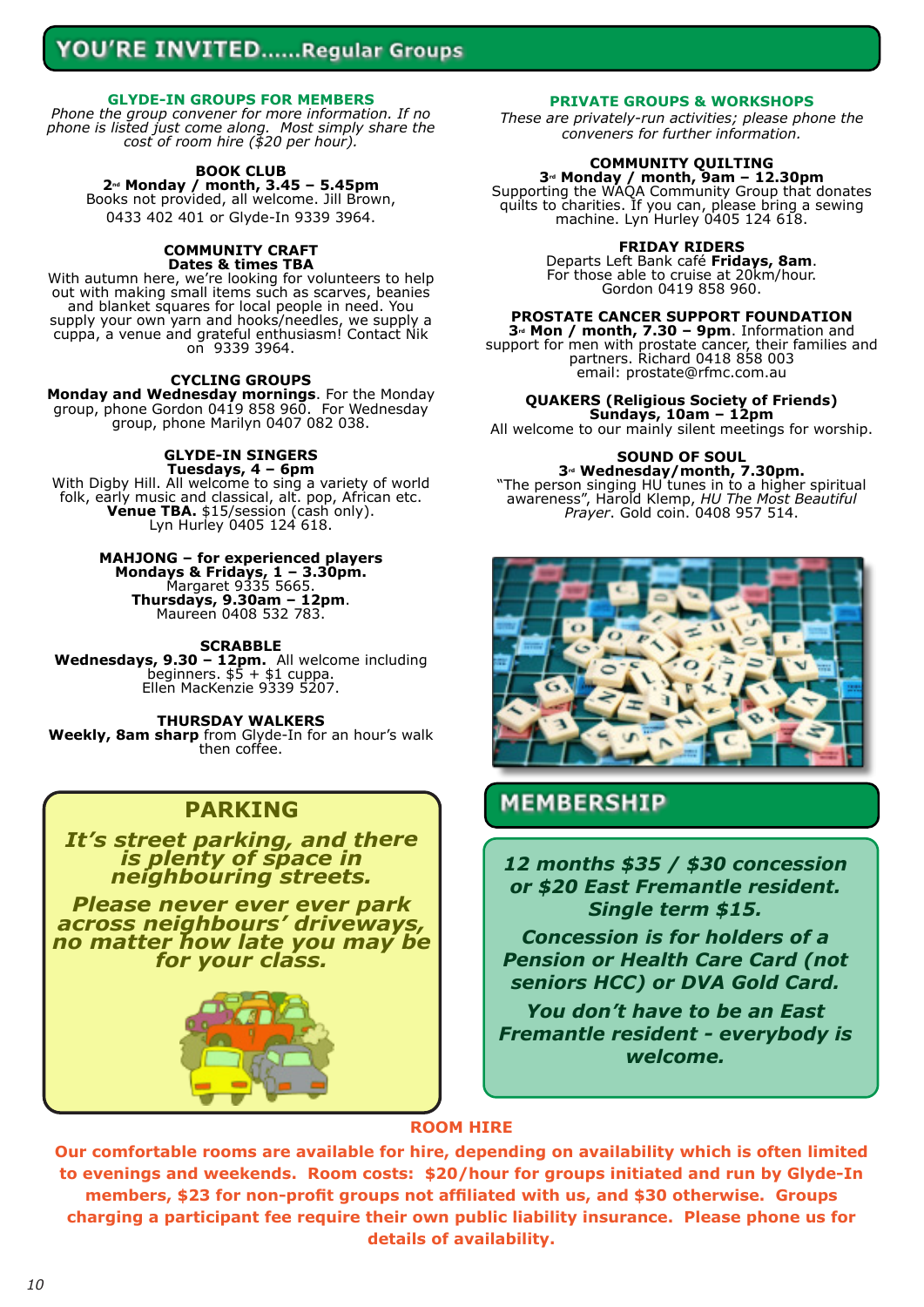# **ENROLMENTS**

| Title          | Miss/Ms/Mrs/Mr/Dr                                                                            | First name |  | Last name                                                                |  |             |  |
|----------------|----------------------------------------------------------------------------------------------|------------|--|--------------------------------------------------------------------------|--|-------------|--|
|                | Please only complete the next three lines if anything has changed                            | Emergency  |  |                                                                          |  |             |  |
| <b>Phone</b>   |                                                                                              | Mobile     |  | Please indicate how you would like to receive<br>vour Glyde-In programme |  |             |  |
| <b>Address</b> |                                                                                              |            |  | Email                                                                    |  | Posted L    |  |
| Suburb         |                                                                                              | lPostcode  |  | <b>Email</b>                                                             |  |             |  |
|                | $\Box$ \$35 Full<br>□ \$20 East Fremantle resident<br>\$30 Concession<br>Membership (if due) |            |  |                                                                          |  | Single term |  |

Concession membership applies to those holding a Pension or Health Care Card or DVA Card No:

**Please indicate the courses that you are enrolling in by marking a cross in the first column and circling the fees that apply**

| X | <b>Code</b>              | Course/Talk/Event                                                                     | <b>Start date</b> | Memb.    | Conc.                    | <b>NonMem</b>     | Material                 |
|---|--------------------------|---------------------------------------------------------------------------------------|-------------------|----------|--------------------------|-------------------|--------------------------|
|   |                          | Membership fee - renewal or new member. Circle relevant fee or leave blank if current |                   | \$35.00  | \$30.00                  | \$15.00           | \$20.00EF                |
|   | AS1                      | PAINTING MEMORIES                                                                     | 9 MAY             | \$12.00  | \$8.00                   | \$17.00           | $\overline{\phantom{m}}$ |
|   | AS <sub>2</sub>          | CHILDREN'S RIGHTS AND THE UN                                                          | 9 MAY             | \$12.00  | \$8.00                   | \$17.00           | $\overline{\phantom{m}}$ |
|   | AS3                      | FOOD AND MOOD:                                                                        | 11 MAY            | \$12.00  | \$8.00                   | \$17.00           | $\overline{\phantom{0}}$ |
|   | AS4                      | STAIRWAYS TO HEAVEN                                                                   | 13 MAY            | \$12.00  | \$8.00                   | \$17.00           |                          |
|   | AS5                      | THE FUTURE OF ELECTRIC TRANSPORT:                                                     | <b>16 MAY</b>     | \$12.00  | \$8.00                   | \$17.00           | $\overline{\phantom{m}}$ |
|   | AS <sub>6</sub>          | THE BEGINNINGS OF MODERN ART                                                          | 17 MAY            | \$12.00  | \$8.00                   | \$17.00           | $\overline{\phantom{0}}$ |
|   | AS7                      | INSPIRED INFILL                                                                       | 18 MAY            | \$12.00  | \$8.00                   | \$17.00           | $\overline{\phantom{m}}$ |
|   | AS <sub>8</sub>          | MARINE PLANTS OF THE PERTH REGION                                                     | 20 MAY            | \$12.00  | \$8.00                   | \$17.00           | $\overline{\phantom{0}}$ |
|   | AS9                      | <b>RESEARCH OF MY PATERNAL ABORIGINAL &amp;</b><br><b>CHINESE HERITAGE</b>            | 23 MAY            | \$12.00  | \$8.00                   | \$17.00           | $\overline{\phantom{m}}$ |
|   | AS10                     | <b>EXPLORING HALF A CONTINENT</b>                                                     | 24 MAY            | \$12.00  | \$8.00                   | \$17.00           | $\overline{\phantom{m}}$ |
|   | AS11                     | THE BUNTING QUEST                                                                     | <b>30 MAY</b>     | \$12.00  | \$8.00                   | \$17.00           | $\overline{\phantom{0}}$ |
|   | AS12                     | <b>DOS &amp; DONTS OF DRUGS</b>                                                       | 31 MAY            | \$12.00  | \$8.00                   | \$17.00           | $\qquad \qquad -$        |
|   | AS13                     | Town of East Fremantle 'TOWN TALK'                                                    | 8 JUNE            | No.      | charge                   |                   |                          |
|   | AS14                     | FATHER OF THE LOST BOYS                                                               | 13 JUNE           | \$12.00  | \$8.00                   | \$17.00           | $\overline{\phantom{0}}$ |
|   | AS15                     | AN AUSTRALIAN HEAD OF STATE                                                           | <b>14 JUNE</b>    | \$12.00  | \$8.00                   | \$17.00           |                          |
|   | AS16                     | LIFE IN AFRICA - THEN AND NOW                                                         | 15 JUNE           | \$12.00  | \$8.00                   | \$17.00           |                          |
|   | AS17                     | <b>BUILD A BETTER BRAIN</b>                                                           | 20 JUNE           | \$12.00  | \$8.00                   | \$17.00           | $\overline{\phantom{0}}$ |
|   | AS18                     | THE MOSAICS OF SPELLO & PIAZZA ARMERINA                                               | 1 JULY            | \$12.00  | \$8.00                   | \$17.00           | $\overline{\phantom{m}}$ |
|   | BN1                      | UKULELE: Ongoing Level 1                                                              | 4 MAY             | \$108.00 | \$86.00                  |                   |                          |
|   | BN <sub>2</sub>          | UKULELE: Glyde Sing & Strum                                                           | 2 MAY             | \$96.00  | \$77.00                  | $\qquad \qquad -$ | —                        |
|   | BN <sub>3</sub>          | UKULELE: Glyde Sing, Strum & Pick                                                     | 2 MAY             | \$96.00  | \$77.00                  |                   |                          |
|   | BN4                      | <b>JUNG</b>                                                                           | 11 MAY            | \$128.00 | \$102.00                 | $\qquad \qquad -$ | $\overline{\phantom{m}}$ |
|   | BN <sub>5</sub>          | ETHICS: SEEKING THE GOOD LIFE                                                         | 12 MAY            | \$128.00 | \$102.00                 |                   | $\overline{\phantom{0}}$ |
|   | BN <sub>6</sub>          | SINGING, SOUND HEALING AND MEDITATION                                                 | 29 MAY            | \$16.00  | \$13.00                  | \$21.00           | $\qquad \qquad -$        |
|   | BN7                      | SINGING, SOUND HEALING AND MEDITATION                                                 | 26 JUNE           | \$16.00  | \$13.00                  | \$21.00           |                          |
|   | CO <sub>1</sub>          | KAYAK MORNING PADDLE                                                                  | 6 MAY             | \$70.00  | \$64.00                  | \$75.00           | $\qquad \qquad -$        |
|   | CO <sub>2</sub>          | <b>WAAPA TOUR</b>                                                                     | 12 MAY            | \$78.00  | \$71.00                  | \$83.00           |                          |
|   | CO <sub>3</sub>          | ARALUEN                                                                               | 19 MAY            | \$37.00  | \$34.00                  | \$42.00           | $\qquad \qquad -$        |
|   | CO <sub>4</sub>          | WA BALLET OPEN FRIDAY                                                                 | 27 MAY            | \$41.00  | \$37.00                  | \$46.00           | —                        |
|   | CO <sub>5</sub>          | <b>GROUND WATER REPLENISHMENT TOUR</b>                                                | 1 JUNE            | \$26.00  | \$24.00                  | \$31.00           | $\qquad \qquad -$        |
|   | CO <sub>6</sub>          | <b>STATE LIBRARY TOUR</b>                                                             | 8 JUNE            | \$10.00  | \$10.00                  | \$10.00           | $\qquad \qquad -$        |
|   | CO <sub>7</sub>          | CAMPBELL BARRACKS TOUR                                                                | 15 JUNE           | \$33.00  | \$30.00                  | \$38.00           | $\overline{\phantom{m}}$ |
|   | CO <sub>8</sub>          | BODHINYANA MONASTERY                                                                  | 30 JUNE           | \$50.00  | \$45.00                  | \$55.00           |                          |
|   | EC1                      | FIREBRINGER - MELVILLE THEATRE                                                        | 15 MAY            | \$30.00  |                          | \$35.00           | $\overline{\phantom{m}}$ |
|   | EC <sub>2</sub>          | WASO MORNING SYMPHONY                                                                 | 2 JUNE            | \$35.00  | $\overline{\phantom{0}}$ | \$40.00           |                          |
|   | EC <sub>3</sub>          | IN SIGHT OF THE SEA - HARBOUR THEATRE                                                 | 12 JUNE           | \$25.00  | $\qquad \qquad -$        | \$30.00           | $\overline{\phantom{0}}$ |
|   |                          |                                                                                       |                   |          |                          |                   |                          |
|   | Total cost for this page |                                                                                       |                   |          |                          |                   |                          |